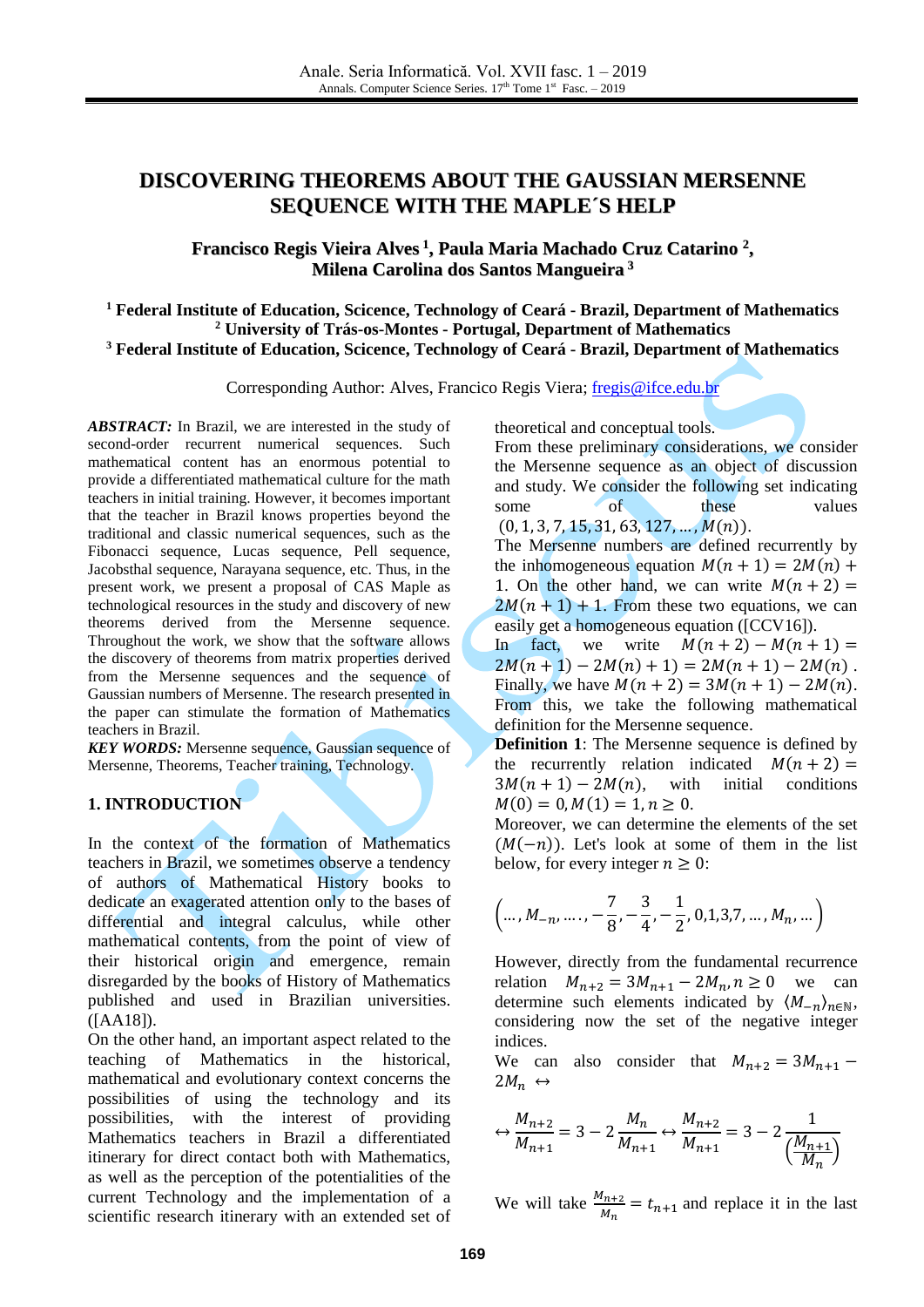equation  $t_{n+2} = 3 - 2 \cdot \frac{1}{t_n}$  $\frac{1}{t_{n+1}}$ . Finally, we consider that exists the following limit  $\lim_{n \to \infty} t_n = t \in \mathbb{R}$  and we can take the identity  $t_{n+2}.t_{n+1} = 3t_{n+1} - 2$ . If we take the symbol of limit in the both side, we will find that  $t^2 = \lim_{n \to \infty} (t_{n+2} t_{n+1}) = \lim_{n \to \infty} (3t_{n+1} 2 = 3t - 2 \leftrightarrow t^2 = 3t - 2$ . From this equation, we can verify that  $t^2 = 3t - 2 = (M_2 \cdot t - 2 \cdot M_1)$ . Moreover, we can still find that  $t^3 = t \cdot t^2 =$  $(3t-2)t = 3t^2 - 2t = 3(3t - 2) - 2t = 7t$  $2.3 = M_3 \tcdot t - 2 \tcdot M_2$ . We can easily determine the roots of the quadratic equation  $t^1 - 3t + 2 = 0$ ,

with the real roots indicated by  $r_1 = 1, r_2 = 2$ . By mathematical induction, we can find that  $r_1^n =$  $M_n r_1 - 2 M_{n-1}$  and  $r_2^n = M_n r_2 - 2 M_{n-1}$ , for every integer  $n \geq 0$ . Finally, we will enunciate the first theorem.

**Theorem 1:** For every integer  $n \geq 0$ , we have: (i)  $M_n = 2^n - 1$ ; (ii)  $M_{-n} = -\frac{M_n}{2^n}$  $\frac{n}{2^n}$ .

**Proof.** We have already determined that  $r_1^n =$  $M_n r_1 - 2.M_{n-1}$  and  $r_2^n = M_n r_2 - 2.M_{n-1}$ . We can consider the following difference  $r_1^n - r_2^n =$  $(M_n.r_1 - 2.M_{n-1}) - (M_n.r_2 - 2.M_{n-1}) =$  $M_n(r_1 - r_2)$ . Finally, we find that  $M_n = \frac{r_1^n - r_2^n}{r_1 - r_2}$  $\frac{1-t_2}{r_1-r_2}$ where  $r_1 = 1$ ,  $r_2 = 2$ . In this way, we can also write that  $M_n = \frac{1^n - 2^n}{1 - 2}$  $\frac{n-2^n}{1-2} = 2^n - 1$ . On the other hand, we can replace the index 'n' by ' $-n'$  and determine another formula  $M_{-n} = (2^{-n} - 1) = \left(\frac{1}{2}\right)$  $\left(\frac{1}{2}\right)^n - 1 =$  $-\frac{1}{2}$  $\frac{1}{2^n}(2^n-1) = \left(-\frac{M_n}{2^n}\right)$  $\frac{m_n}{2^n}$ , for every integer  $n \geq 0$ .  $\Box$ From the work ( $[CCV16]$ ), we can consider the following matrix  $IM = \begin{pmatrix} 0 & 1 \\ 2 & 2 \end{pmatrix}$  $\begin{pmatrix} 0 & 1 \\ -2 & 3 \end{pmatrix}$ . In the subsequent section we will develop the study of several numerical and mathematical properties derived from the matrix power of the special type  $IM^n =$  $\begin{pmatrix} 0 & 1 \\ 2 & 2 \end{pmatrix}$  $\begin{pmatrix} 0 & 1 \\ -2 & 3 \end{pmatrix}$ and  $IM^{-n} = \begin{pmatrix} 0 & 1 \\ 2 & 2 \end{pmatrix}$  $\begin{pmatrix} 0 & 1 \\ -2 & 3 \end{pmatrix}$  $-n$ , where  $n \geq 0$ . In the first case, for example, we can determine that:

$$
IM = \begin{pmatrix} 0 & 1 \\ -2 & 3 \end{pmatrix} = \begin{pmatrix} -2M_0 & M_1 \\ -2M_1 & M_2 \end{pmatrix},
$$
  
\n
$$
IM^2 = \begin{pmatrix} -2 & 3 \\ -6 & 7 \end{pmatrix} = \begin{pmatrix} -2M_1 & M_2 \\ -2M_2 & M_3 \end{pmatrix},
$$
  
\n
$$
IM^3 = \begin{pmatrix} -6 & 7 \\ -14 & 15 \end{pmatrix} = \begin{pmatrix} -2M_2 & M_3 \\ -2M_3 & M_4 \end{pmatrix},
$$
  
\n
$$
IM^4 = \begin{pmatrix} -14 & 15 \\ -30 & 31 \end{pmatrix} = \begin{pmatrix} -2M_3 & M_4 \\ -2M_4 & M_5 \end{pmatrix},
$$
  
\n
$$
IM^5 = \begin{pmatrix} -30 & 31 \\ -62 & 63 \end{pmatrix} = \begin{pmatrix} -2M_4 & M_5 \\ -2M_5 & M_6 \end{pmatrix},
$$
  
\n
$$
IM^6 = \begin{pmatrix} -62 & 63 \\ -126 & 127 \end{pmatrix} = \begin{pmatrix} -2M_5 & M_6 \\ -2M_6 & M_7 \end{pmatrix},
$$
  
\n
$$
IM^7 = \begin{pmatrix} -126 & 127 \\ -254 & 255 \end{pmatrix} = \begin{pmatrix} -2M_5 & M_7 \\ -2M_7 & M_8 \end{pmatrix},
$$

$$
IM^8 = \begin{pmatrix} -254 & 255 \\ -510 & 511 \end{pmatrix} = \begin{pmatrix} -2M_7 & M_8 \\ -2M_8 & M_9 \end{pmatrix},
$$
  
\n
$$
IM^9 = \begin{pmatrix} -510 & 511 \\ -1022 & 1023 \end{pmatrix} = \begin{pmatrix} -2M_8 & M_9 \\ -2M_9 & M_{10} \end{pmatrix},
$$
  
\n
$$
IM^{10} = \begin{pmatrix} -1022 & 1023 \\ -2046 & 2047 \end{pmatrix} = \begin{pmatrix} -2M_{n-1} & M_n \\ -2M_n & M_{n+1} \end{pmatrix},
$$
  
\netc.

For the matrix case  $IM^{-n} = \begin{pmatrix} 0 & 1 \\ 2 & 2 \end{pmatrix}$  $\begin{pmatrix} 0 & 1 \\ -2 & 3 \end{pmatrix}$  $-n$ we can verify that:

$$
IM^{-1} = \begin{pmatrix} 0 & 1 \\ -2 & 3 \end{pmatrix}^{-1} = \begin{pmatrix} -\frac{3}{2} & -\frac{1}{2} \\ 1 & 0 \end{pmatrix} =
$$
\n
$$
\begin{pmatrix} -2\left(-\frac{3}{4}\right) & -\frac{1}{2} \\ -2\left(-\frac{1}{2}\right) & 0 \end{pmatrix} = \begin{pmatrix} -2M_{-2} & M_{-1} \\ -2M_{-1} & M_{0} \end{pmatrix}, IM^{-2} =
$$
\n
$$
\begin{pmatrix} \frac{7}{4} & -\frac{3}{4} \\ \frac{3}{2} & -\frac{1}{2} \end{pmatrix} = \begin{pmatrix} -2M_{-3} & M_{-2} \\ -2M_{-2} & M_{-1} \end{pmatrix} = M_{-2}, IM^{-3} =
$$
\n
$$
\begin{pmatrix} \frac{15}{8} & -\frac{7}{8} \\ \frac{7}{8} & -\frac{3}{4} \end{pmatrix} = \begin{pmatrix} -2M_{-4} & M_{-3} \\ -2M_{-3} & M_{-2} \end{pmatrix} = M_{-3}, IM^{-4} =
$$
\n
$$
\begin{pmatrix} \frac{31}{16} & -\frac{15}{16} \\ \frac{15}{8} & -\frac{7}{8} \end{pmatrix} = \begin{pmatrix} -2M_{-5} & M_{-4} \\ -2M_{-4} & M_{-3} \end{pmatrix} = M_{-4}, IM^{-5} =
$$
\n
$$
\begin{pmatrix} \frac{63}{32} & -\frac{31}{32} \\ \frac{31}{16} & \frac{15}{16} \end{pmatrix} = \begin{pmatrix} -2M_{-6} & M_{-5} \\ -2M_{-5} & M_{-4} \end{pmatrix} = M_{-5}, IM^{-6} =
$$
\n
$$
\begin{pmatrix} \frac{225}{32} & -\frac{32}{32} \\ \frac{63}{32} & -\frac{31}{12} \end{pmatrix} = \begin{pmatrix} -2M_{-7} & M_{-6} \\ -2M_{-6} & M_{-5} \end{pmatrix} = M_{-6}, IM^{-7} =
$$
\n
$$
\begin{pmatrix} \frac{225}{128} & -\frac{127}{128
$$

We have observed that these particular examples of matrices powers are determined with the computational resource. Thus, before proceeding and indicating how CAS Maple can help in our mathematical and improve our scientific investigative process. With this purpose, we will define the following special matrices from definition 2. We will verify with CAS Maple that the Mersenne numbers can be generated from these matrices, from the expanded set of data enabled by the software. Many of these matriarchal properties become quite tiresome when we disregard current technology for the teaching and learning of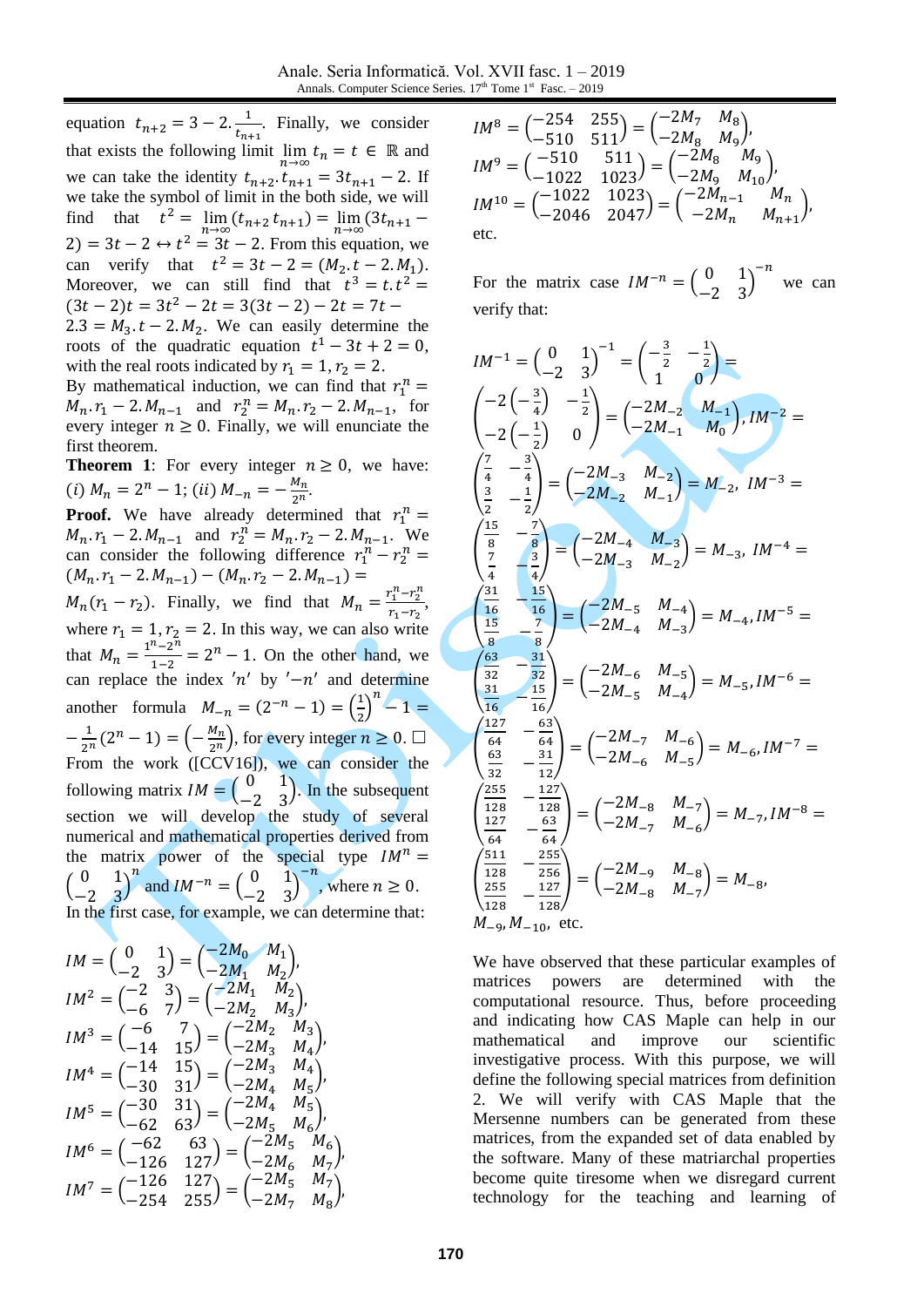Mathematics and the History of Mathematics. ([Alv18]).

**Definition 2**: For every positive integer  $n \geq 0$ , the matrices determined by the Mersenne numbers are defined by two conditions:

(i) 
$$
IM_n = \begin{pmatrix} -2M_{n-1} & M_n \\ -2M_n & M_{n+1} \end{pmatrix}
$$
, for every integer  
\n $n \ge 0$ ;  
\n(ii)  $IM_{-n} = \begin{pmatrix} -2M_{-n-1} & M_{-n} \\ -2M_{-n} & M_{-n+1} \end{pmatrix} =$   
\n $\begin{pmatrix} -2M_{-(n+1)} & M_{-n} \\ -2M_{-n} & M_{-(n-1)} \end{pmatrix}$ , for every integer  $n \ge 0$ .

In the next section we will see a research itinerary and how the CAS Maple can help us to identify certain properties related to the Mersenne sequence.

#### **2. DISCOVERING THEOREMS ABOUT THE MERSENNE SEQUENCE**

Now, we will explore some matrix representations related to the Mersenne sequence. We will verify that when we deal with the Mersenne sequence the operational calculation becomes quite complicated and the use of software such as Maple can provide the exploration of an investigative process based in the inductive thinking aiming the confirmation of certain important mathematical and combinatorial properties. In a preliminary way, we present some particular cases of the Mersenne sequence.

With the computational resource, we will show that matrices of type  $(IM^{-1})^n = IM^{-n} = \begin{pmatrix} 0 & 1 \\ 0 & 2 \end{pmatrix}$ −2 3 )  $-n$ determine the elements of the Mersenne sequence with negative indices. Indeed, from the previous examples, we have determined, for example, that

$$
IM^{-5} = \begin{pmatrix} \frac{63}{32} & -\frac{31}{32} \\ \frac{31}{16} & \frac{15}{16} \end{pmatrix} = \begin{pmatrix} -2M_{-6} & M_{-5} \\ -2M_{-5} & M_{-4} \end{pmatrix} = IM_{-5}.
$$

For example, in Figure 1, we show determination of the matrix

$$
(IM^{-1})^{20} = IM^{-20} = \begin{pmatrix} -2M_{-8} & M_{-7} \\ -2M_{-7} & M_{-6} \end{pmatrix} = IM_{-20}.
$$

Another property and theorem that can be discovered with the aid of CAS Maple, for example, refers to the character of commutativity expressed as follows  $IM_{n+m} = (IM_n, IM_m) = (IM_m, IM_n) =$  $IM_{m+n}$ , for every positive integers  $m, n \geq 1$ . From commutative properties involving the inverse matrices verified with the software related to inverse matrices, we can formulate mathematical conjectures such as  $IM_{-(n+m)} = (IM_{-n}.IM_{-m}) =$ 

 $(IM_{-m}.IM_{-n}) = IM_{-(m+n)}$ for every positive integers  $m, n \geq 1$ .

From the various particular cases indicated above, we will state the following provisional conjecture. **Conjecture 1:** For every integer  $n \geq 0$ , we have:

(i) 
$$
IM_n = \begin{pmatrix} -2M_{n-1} & M_n \\ -2M_n & M_{n+1} \end{pmatrix} = \begin{pmatrix} 0 & 1 \\ -2 & 3 \end{pmatrix}^n;
$$
  
\n(ii)  $IM_{-n} = \begin{pmatrix} -2M_{-n-1} & M_{-n} \\ -2M_{-n} & M_{-n+1} \end{pmatrix} =$   
\n $\begin{pmatrix} 0 & 1 \\ -2 & 3 \end{pmatrix}^{-n} = \begin{pmatrix} 0 & 1 \\ -2 & 3 \end{pmatrix}^{-1} \begin{pmatrix} 1 \\ 0 \end{pmatrix}^{-1}.$ 



**Figure 1. With the help of the CAS Maple we can determine high potencies of matrices related to the Mersenne sequence (Prepared by the author)**

The investigative discovery process and theorem verification can be improved with CAS Maple. In this case, we can prove, a posteriori, the veracity of the previous conjecture through the Mathematical Induction model. Immediately, by mathematical induction, we will consider that

$$
IM^{n} = \begin{pmatrix} 0 & 1 \\ -2 & 3 \end{pmatrix}^{n} = \begin{pmatrix} -2M_{n-1} & M_{n} \\ -2M_{n} & M_{n+1} \end{pmatrix} = (IM_{n}).
$$

Thus, we can directly verify that

$$
IM^{n+1} = \begin{pmatrix} 0 & 1 \\ -2 & 3 \end{pmatrix}^{n+1} = \begin{pmatrix} 0 & 1 \\ -2 & 3 \end{pmatrix}^n \cdot \begin{pmatrix} 0 & 1 \\ -2 & 3 \end{pmatrix} =
$$
  
\n
$$
\begin{pmatrix} -2M_{n-1} & M_n \\ -2M_n & M_{n+1} \end{pmatrix} \cdot \begin{pmatrix} 0 & 1 \\ -2 & 3 \end{pmatrix} =
$$
  
\n
$$
\begin{pmatrix} -2M_n & 3M_n - 2M_{n-1} \\ -2M_{n+1} & 3M_{n+1} - 2M_n \end{pmatrix} =
$$
  
\n
$$
\begin{pmatrix} -2M_n & M_{n+1} \\ -2M_{n+1} & M_{n+2} \end{pmatrix} = (IM_{n+1}),
$$

since we know that  $M_{n+2} = 3M_{n+1} - 2M_n$ , from definition 1. For the case of inverse matrices, we know the following relationship  $M_{-n} = -\frac{M_n}{2^n}$  $\frac{m_n}{2^n}$ . We will replace in the special matrix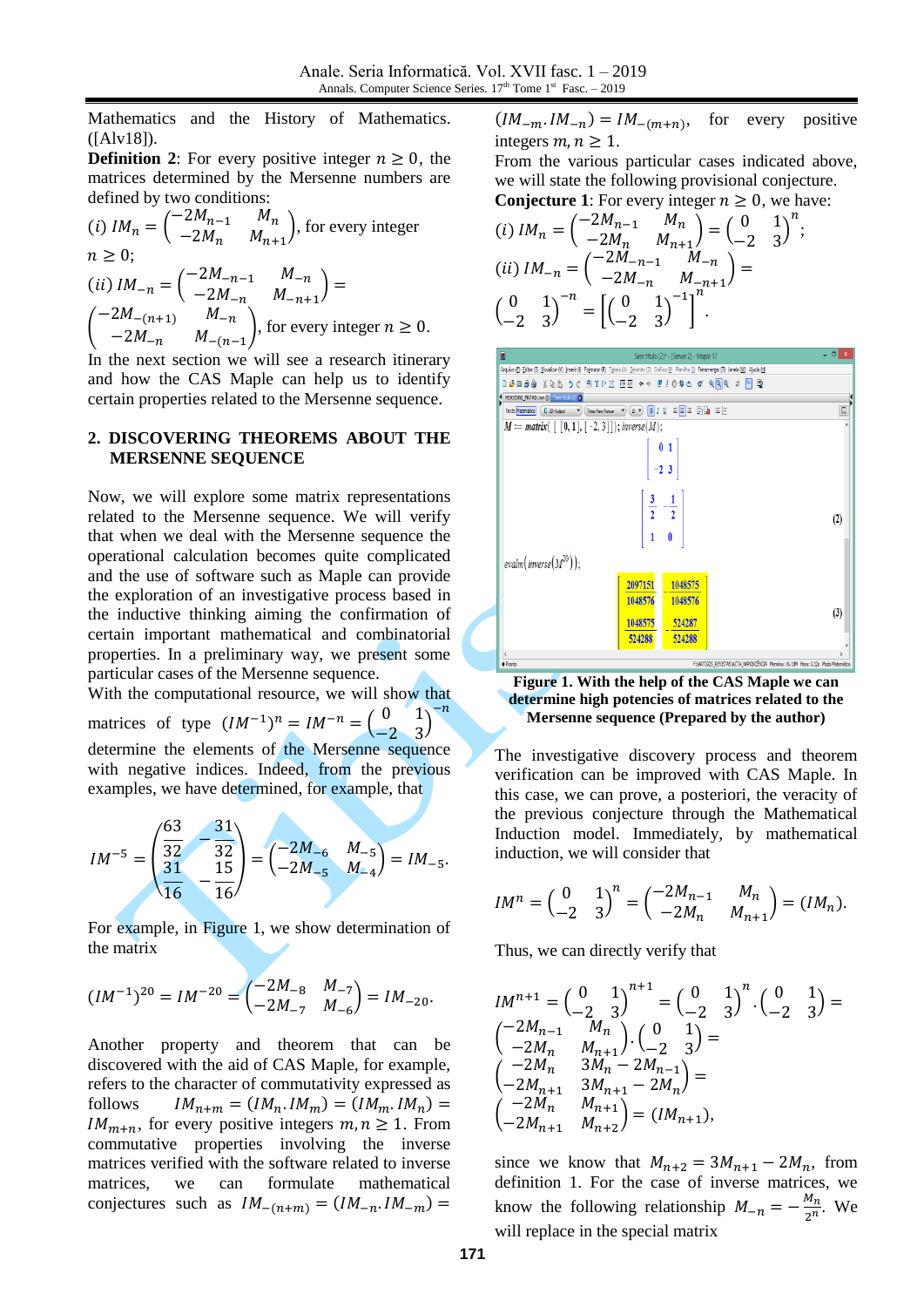Anale. Seria Informatică. Vol. XVII fasc. 1 – 2019 Annals. Computer Science Series. 17<sup>th</sup> Tome 1<sup>st</sup> Fasc. - 2019

$$
IM_{-n} = \begin{pmatrix} -2M_{-n-1} & M_{-n} \\ -2M_{-n} & M_{-n+1} \end{pmatrix} =
$$
  
\n
$$
\begin{pmatrix} -2\left(-\frac{M_{n+1}}{2^{n+1}}\right) & -\frac{M_n}{2^n} \\ -2\left(-\frac{M_n}{2^n}\right) & -\frac{M_{n-1}}{2^{n-1}} \end{pmatrix} = \begin{pmatrix} \frac{M_{n+1}}{2^n} & -\frac{M_n}{2^n} \\ \frac{M_n}{2^{n-1}} & -\frac{M_{n-1}}{2^{n-1}} \end{pmatrix} =
$$
  
\n
$$
\frac{1}{2^n} \begin{pmatrix} M_{n+1} & -M_n \\ 2M_n & -2M_{n-1} \end{pmatrix} = (IM_n)^{-1}.
$$

Finally, we can verify that

$$
IM_{-n} = M_n^{-1} = \left( \begin{pmatrix} 0 & 1 \\ -2 & 3 \end{pmatrix}^n \right)^{-1} = \begin{pmatrix} 0 & 1 \\ -2 & 3 \end{pmatrix}^{-n}.
$$

Thus, with computational resources, we can finally enunciate the discovery of the following theorem related to the Mersenne sequence with the Maple´s help. We note that all properties can be verified for a broad data set provided by the CAS Maple. Thus, we can formulate the following theorem derived from some mathematical invariant elements identified in the preceding information (see figure 1).

**Theorem 2**: For every integer  $n, m \geq 0$ , we have:

(i) 
$$
IM_1^n = \begin{pmatrix} 0 & 1 \\ -2 & 3 \end{pmatrix}^n = \begin{pmatrix} -2M_{n-1} & M_n \\ -2M_n & M_{n+1} \end{pmatrix} = IM_n;
$$
  
\n(ii)  $IM_{-n} = (IM_n)^{-1} = \begin{pmatrix} 0 & 1 \\ -2 & 3 \end{pmatrix}^{-n};$   
\n(iii)  $IM_{(n+m)} = IM_n, IM_m = IM_m, IM_n;$   
\n(iv)  $IM_{-(n+m)} = IM_{-n}.IM_{-m} = IM_{-m}.IM_{-n}.$   
\n**Proof.** Just consider the above arguments.

In the following section we will present and define a second-order recurrent sequence with the introduction of an imaginary unit with the classical property  $i^2 = -1$ .

#### **3. DISCOVERING THEOREMS ABOUT THE GAUSSIAN MERSENNE SEQUENCE**

In this section we will introduce a new mathematical definition.

**Definition 3**: The Mersenne sequence is defined by the recurrently relation  $GM_{n+2} = 3. GM_{n+1} -$ 2.  $GM_n$ , wtth initial conditions  $GM_0 = 0 + i$ ,  $GM_1 =$  $1 + 3i$ , for every integer  $n \geq 0$ .

From this new definition, we can determine that:  $GM_2 = 3 + 7i = M_2 + M_3i$ ,  $GM_3 = 7 + 15i =$  $M_3 + M_4i$ ,  $GM_4 = 15 + 31i = M_4 + M_5i$ ,  $GM_5 =$  $31 + 63i = M_5 + M_6i$ ,  $GM_7 = 127 + 255i = M_7 +$  $M<sub>8</sub>$ *i*, etc. From these relations, we will see some arithmetical properties for the Gaussian numbers of Mersenne.

Let us now see some examples of the determination of the Gaussian numbers of Mersenne, for negative integer indices. In fact, we can see that if we take

$$
GM_{-1} = \frac{3GM_0 - GM_1}{2} = \frac{3i - 1 - 3i}{2} = -\frac{1}{2}
$$

$$
= \frac{1 + 2i - 2 - 2i}{2}
$$

$$
= \frac{1 + 2i}{2^1} - (1 + i).
$$

We can see another example if we take

$$
GM_{-2} = \frac{3GM_{-1} - GM_0}{2} = -\frac{3}{4} - \frac{1}{2}i = \frac{-3 - 2i}{4}
$$

$$
= \frac{1 + 2i - 4 - 4i}{2^2} - (1 + i).
$$

We can also verify that:

$$
GM_{-3} = -\frac{7}{8} - \frac{3}{4}i = \frac{-7 - 6i}{8} = \frac{1 + 2i - 8 - 8i}{4} = \frac{1 + 2i}{2^3} - (1 + i), GM_{-4} = -\frac{15}{16} - \frac{7}{8}i = \frac{1 + 2i}{2^4} - (1 + i),
$$
  
\n
$$
GM_{-5} = -\frac{31}{32} - \frac{15}{16}i = \frac{1 + 2i}{2^5} - (1 + i), GM_{-6} = -\frac{63}{64} - \frac{31}{32}i = \frac{1 + 2i}{2^6} - (1 + i), \text{ etc.}
$$

Now, we will explore some matrix representations related to the Gaussian Mersenne sequence. We will verify that when we deal with the Gaussian Mersenne sequence the operational calculation becomes quite complicated and the use of software such as CAS Maple can provide the exploration of an investigative process based on the inductive thinking aiming at the confirmation of certain important mathematical properties. In a preliminary way, we present some particular cases of the Gaussian Mersenne sequence denoted by  $\langle GM_n \rangle_{n \in \mathbb{N}}$ . For this, we define the following matrix  $IN =$  $\begin{pmatrix} 1 & i \\ 2i & 1 \end{pmatrix}$  $\begin{pmatrix} 1 & i \\ -2i & 1+3i \end{pmatrix}$ . Next, we will use the following formal definition

**Definition 4**: For every positive integer  $n \geq 0$ , the matrices determined by the Gaussian Mersenne numbers are defined by two conditions:

(i) 
$$
GIM_n = \begin{pmatrix} -2GM_{n-1} & GM_n \ -2GM_n & GM_{n+1} \end{pmatrix}
$$
, for every  
integer  $n \ge 0$ ;  
(ii)  $GIM_{-n} = \begin{pmatrix} -2GM_{-n-1} & GM_{-n} \ -2GM_{-n} & GM_{-n+1} \end{pmatrix} =$   
 $\begin{pmatrix} -2GM_{-(n+1)} & GM_{-n} \ -2GM_{-n} & GM_{-(n-1)} \end{pmatrix}$ , for every integer  $n \ge 0$ .

Thus, for every integer  $n \geq 0$ , we will investigate the behavior of the following matrices indicated by

$$
\begin{pmatrix} 0 & 1 \ -2 & 3 \end{pmatrix}^{n} \begin{pmatrix} 1 & i \ -2i & 1+3i \end{pmatrix}
$$
 and  
\n
$$
\begin{pmatrix} 0 & 1 \ -2 & 3 \end{pmatrix}^{-n} \begin{pmatrix} 1 & i \ -2i & 1+3i \end{pmatrix}
$$
. Indeed, we can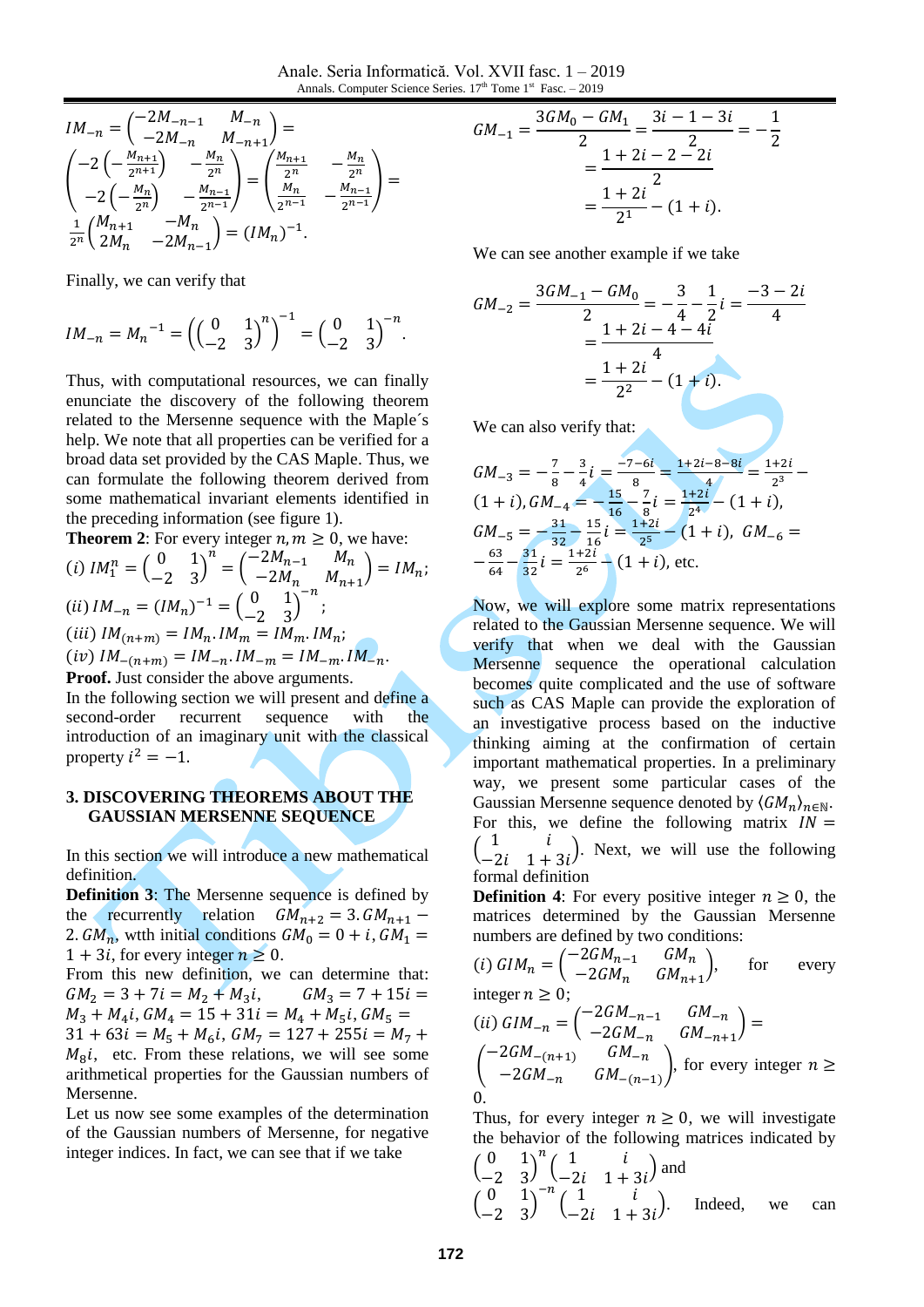determine with the help of CAS Maple, which we have the matrix property

$$
(IM. IN) = (IN. IM) = \begin{pmatrix} -2.1i & 1+3i \\ -2(1+3i) & 3+7i \end{pmatrix},
$$
  
\n
$$
IM^{2}.IN = IN. IM^{2} = \begin{pmatrix} -2(1+3i) & 3+7i \\ -2(3+7i) & 7+15i \end{pmatrix},
$$
  
\n
$$
IM^{3}.IN = IN. IM^{3} = \begin{pmatrix} -2(3+7i) & 7+15i \\ -2(7+15i) & 15+31i \end{pmatrix},
$$
  
\n
$$
IM^{4}.IN = IN. IM^{4} = \begin{pmatrix} -2(7+15i) & 15+31i \\ -2(15+31i) & 31+63i \end{pmatrix},
$$
  
\n
$$
IM^{5}.IN = IN. IM^{5} =
$$
  
\n
$$
\begin{pmatrix} -2(15+31i) & 31+63i \\ -2(31+63i) & 63+127i \end{pmatrix},
$$
  
\n
$$
IM^{6}.IN = IN. IM^{6} =
$$
  
\n
$$
\begin{pmatrix} -2(31+63i) & 63+127i \\ -2(63+127i) & 127+255i \\ -2(127+255i) & 255+511i \end{pmatrix},
$$
  
\n
$$
IM^{8}.IN = IN. IM^{8} =
$$
  
\n
$$
\begin{pmatrix} -2(127+255i) & 255+511i \\ -2(255+511i) & 511+1023i \end{pmatrix}
$$
, etc.

We exemplify that with CAS Maple we can determine matrices with high powers of the type  $IM^{20}.IN = IN. IM^{20}$  or  $IM^{30}.IN = IN. IM^{30}.$ 

We can also verify the commutativity of all these matrix products. In Figure 2 we can see the determination of matrix powers involving the new Gaussian numbers of Mersenne  $\langle GM_n \rangle_{n \in \mathbb{N}}$  that we introduced in this work.

The heuristic, inductive and investigative process, from the behavior of all these cases, allows the preliminary discovery or conjecture of the following theorem involving the Gaussian numbers of Mersenne. Thus, we can formulate the following conjecture derived from the invariant elements identified in the preceding information.

**Conjecture 2:** For every integer  $n \geq 0$ , we have:

(i) 
$$
GIM_n = \begin{pmatrix} -2GM_{n-1} & GM_n \\ -2GM_n & GM_{n+1} \end{pmatrix} =
$$
  
\n $\begin{pmatrix} 0 & 1 \\ -2 & 3 \end{pmatrix}^n \begin{pmatrix} 1 & i \\ -2i & 1+3i \end{pmatrix} =$   
\n $\begin{pmatrix} 1 & i \\ -2i & 1+3i \end{pmatrix} \begin{pmatrix} 0 & 1 \\ -2 & 3 \end{pmatrix}^n$ 

**Proof.** Considering the inductive step, with the following power matrix

$$
\begin{pmatrix} 0 & 1 \ -2 & 3 \end{pmatrix}^n \begin{pmatrix} 1 & i \ -2i & 1+3i \end{pmatrix} = GIM_n =
$$
  

$$
\begin{pmatrix} -2GM_{n-1} & GM_n \ -2GM_n & GM_{n+1} \end{pmatrix}.
$$

Let's consider the following matrix product

$$
\begin{pmatrix} 0 & 1 \ -2 & 3 \end{pmatrix}^{n+1} \begin{pmatrix} 1 & i \ -2i & 1+3i \end{pmatrix} =
$$
  
\n
$$
\begin{pmatrix} 0 & 1 \ -2 & 3 \end{pmatrix}^{n} \begin{pmatrix} 0 & 1 \ -2 & 3 \end{pmatrix} \begin{pmatrix} 1 & i \ -2i & 1+3i \end{pmatrix} =
$$

$$
\begin{array}{ll}\n\left(\begin{matrix} 0&1\\-2&3\end{matrix}\right)^n\left(\begin{matrix} 1&i\\-2i&1+3i\end{matrix}\right)\left(\begin{matrix} 0&1\\-2&3\end{matrix}\right)=\\ \n\left(\begin{matrix}-2GM_{n-1}&GM_n\\-2GM_n&GM_{n+1}\end{matrix}\right)\left(\begin{matrix} 0&1\\-2&3\end{matrix}\right)=\\ \n\left(\begin{matrix}-2GM_n&3GM_n-2GM_{n-1}\\-2GM_{n+1}&3GM_{n+1}-2GM_n\end{matrix}\right)=\\ \n\left(\begin{matrix}-2GM_n&GM_{n+1}\\-2GM_{n+1}&GM_{n+2}\end{matrix}\right)=GIM_{n+1},\n\end{array}
$$

for every positive integer  $n \geq 0$ . On the other hand, we can see directly that:

$$
GIM_n =
$$
\n
$$
\begin{pmatrix}\n-2GM_{n-1} & GM_n \\
-2GM_n & GM_{n+1}\n\end{pmatrix} =
$$
\n
$$
\begin{pmatrix}\n-2(M_{n-1} + M_n i) & M_n + M_{n+1} i \\
-2(M_n + M_{n+1} i) & M_{n+1} + M_{n+2} i\n\end{pmatrix} =
$$
\n
$$
\begin{pmatrix}\n-2M_n & M_{n+1} \\
-2M_n & M_{n+1}\n\end{pmatrix} +
$$
\n
$$
\begin{pmatrix}\n-2M_n & M_{n+1} \\
-2M_{n+1} & M_{n+2}\n\end{pmatrix} \cdot i = \begin{pmatrix}\n0 & 1 \\
-2 & 3\n\end{pmatrix}^n +
$$
\n
$$
\begin{pmatrix}\n0 & 1 \\
-2 & 3\n\end{pmatrix}^{n+1} \cdot i = \begin{pmatrix}\n0 & 1 \\
-2 & 3\n\end{pmatrix}^n \times \begin{bmatrix}\n1 & 0 \\
0 & 1\n\end{bmatrix} +
$$
\n
$$
\begin{pmatrix}\n0 & i \\
-2i & 3i\n\end{pmatrix} = \begin{pmatrix}\n0 & 1 \\
-2 & 3\n\end{pmatrix}^n \begin{pmatrix}\n1 & i \\
-2i & 1 + 3i\n\end{pmatrix}.
$$







From the previous theorem that we established with the aid of the analysis of particular cases, we verified that the matrix determined by the Gaussian numbers of samples completely determined by the matrix generating the numbers of Mersenne  $\begin{pmatrix} 0 & 1 \\ 2 & 2 \end{pmatrix}$  $\begin{pmatrix} 0 & 1 \\ -2 & 3 \end{pmatrix}$  $\overline{n}$ and the multiplication by a fixed matrix indicated by  $\begin{pmatrix} 1 & i \\ 2i & 1 \end{pmatrix}$  $\frac{1}{-2i}$  1 + 3*i*<sup>)</sup>.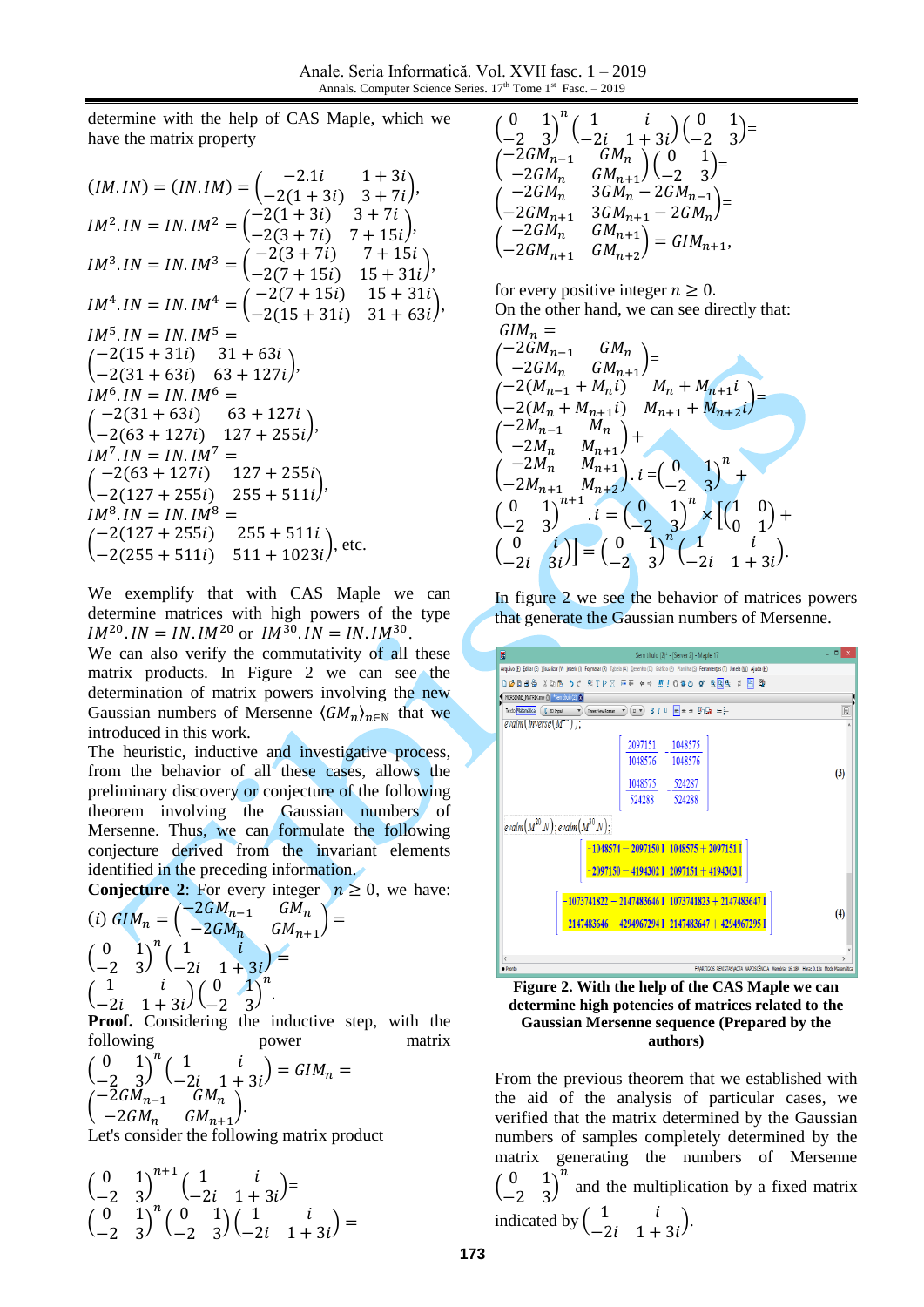Let us now see the particular behavior of the following matrix product  $IM_1^{-n}$ . IN:

$$
IM_1^{-1}.IN=IN.IM_1^{-1} = \begin{pmatrix} \frac{3}{2} + i & -\frac{1}{2} + 0i \\ 1 + 0i & 0 + 1i \end{pmatrix} =
$$
\n
$$
\begin{pmatrix} -2\left(-\frac{3}{4} - \frac{1}{2}i\right) & -\frac{1}{2} \\ -2\left(-\frac{1}{2}\right) & 0 + i \end{pmatrix} = \begin{pmatrix} -2GM_{-2} & GM_{-1} \\ -2GM_{-1} & GM_0 \end{pmatrix} =
$$
\n
$$
GM_{-1},
$$
\n
$$
IM_1^{-2}.IN=IN.IM_1^{-2} = \begin{pmatrix} \frac{7}{4} + \frac{3}{2}i & -\frac{3}{4} - \frac{1}{2}i \\ \frac{3}{2} + i & -\frac{1}{2} + i \end{pmatrix} =
$$
\n
$$
\begin{pmatrix} -2\left(-\frac{7}{8} - \frac{3}{4}i\right) & -\frac{3}{4} - \frac{1}{2}i \\ -2\left(-\frac{3}{4} - \frac{1}{2}i\right) & -\frac{1}{2} \end{pmatrix} =
$$
\n
$$
\begin{pmatrix} -2GM_{-3} & GM_{-2} \\ -2GM_{-2} & GM_{-1} \end{pmatrix} = GIM_{-2},
$$
\n
$$
IM_1^{-3}.IN=IN.IM_1^{-3} = \begin{pmatrix} \frac{15}{8} + \frac{7}{4}i & -\frac{7}{8} - \frac{3}{4}i \\ \frac{7}{4} + \frac{3}{2}i & -\frac{3}{4} - \frac{1}{2}i \end{pmatrix} =
$$
\n
$$
\begin{pmatrix} -2\left(-\frac{15}{16} - \frac{7}{8}i\right) & -\frac{7}{8} - \frac{3}{4}i \\ -2\left(-\frac{7}{8} - \frac{3}{4}i\right) & -\frac{3}{4} - \frac{1}{2}i \end{pmatrix} =
$$
\n
$$
\begin{pmatrix} -2GM_{-4} & GM_{-3} \\ -2GM_{-3} & GM_{-2} \end{pmatrix} = GIM_{-3},
$$
\n
$$
IM_1^{-4}.IN=IN.IM_1^{-4} = \begin{pmatrix} \frac{31}{16} +
$$

We can also verify the commutativity of all these matrix products. In Figure 3 we can see the determination of inverse matrix powers involving the new Gaussian numbers of Mersenne  $\langle GM_{-n} \rangle_{n \in \mathbb{N}}$ that we introduced in this work.

In Figures 3 and 4 we provide an extended set of data obtained with the computational resource and that can aid in the understanding of the inductive model of recurrence and that will allow the determination and discovery of a new theorem on the Gaussian numbers of Mersenne. In figure 5 we show the behavior of inverse matrices with high exponents and that makes the calculation impracticable when we disregard the technology in the investigative process.

**Conjecture 3:** For every integer  $n \geq 0$ , we have:

$$
(i) GIM_{-n} = \begin{pmatrix} -2GM_{-n-1} & GM_{-n} \\ -2GM_{-n} & GM_{-n+1} \end{pmatrix} =
$$
  
\n
$$
\begin{pmatrix} 0 & 1 \\ -2 & 3 \end{pmatrix}^{-n} \begin{pmatrix} 1 & i \\ -2i & 1+3i \end{pmatrix}
$$
, for  $n \ge 0$ .  
\n**Proof.** From the definition, we have

$$
GIM_{-n} = \begin{pmatrix} -2GM_{-n} & GM_{-n} \\ -2GM_{-n} & GM_{-n+1} \end{pmatrix}
$$
  
\n
$$
= \begin{pmatrix} -2\left(-\frac{1}{2m+1}M_{n+1} + 2M_{n}i\right) & -\frac{1}{2n}(M_{n} + 2M_{n-1}i) \\ -2\left(-\frac{1}{2n-1}M_{n} + 2M_{n-1}i\right) & -\frac{1}{2n-1}(M_{n} + 2M_{n-1}i) \\ -2\left(-\frac{1}{2n-1}M_{n} + 2M_{n-1}i\right) & -\frac{1}{2n-1}(M_{n-1} + 2M_{n-2}i)\right)
$$
  
\n
$$
= \begin{pmatrix} \frac{1}{2n}(M_{n+1} + 2M_{n}i) & -\frac{1}{2n-1}(M_{n-1} + 2M_{n-2}i) \\ \frac{1}{2n-1}(M_{n+1} + 2M_{n}i) & -\frac{1}{2n-1}(M_{n-1} + 2M_{n-2}i) \end{pmatrix}
$$
  
\n
$$
= \begin{pmatrix} -2\left(-\frac{1}{2n+1}M_{n+1}\right) & -2\left(-\frac{1}{2n}M_{n}\right) \\ -2\left(-\frac{1}{2n-1}M_{n}\right) & -2\left(-\frac{1}{2n-1}M_{n-1}\right) \end{pmatrix}
$$
  
\n
$$
+ \begin{pmatrix} -2\left(-\frac{1}{2n}M_{n}\right) & -2\left(-\frac{1}{2n-1}M_{n-1}\right) \\ -2\left(-\frac{1}{2n-1}M_{n-1}\right) & -2\left(-\frac{1}{2n-2}M_{n-2}\right) \end{pmatrix}.
$$
  
\n
$$
= \begin{pmatrix} -2M_{-(n+1)} & M_{-(n-1)} \\ -2M_{-n} & M_{-(n-1)} \end{pmatrix}
$$
  
\n
$$
+ \begin{pmatrix} -2M_{-n} & M_{-(n-1)} \\ -2M_{-n} & M_{-(n-1)} \end{pmatrix}.
$$
  
\n
$$
= \begin{pmatrix} 0 & 1 \\ -2 & 3 \end{pmatrix}^{-n} +
$$

Thus, we determine the following matrix decomposition

$$
GIM_{-n} = \begin{pmatrix} 0 & 1 \\ -2 & 3 \end{pmatrix}^{-n} \begin{pmatrix} 1 & i \\ -2i & 1+3i \end{pmatrix},
$$

for every integer  $n \geq 0$ .

Again, with the computational resource, in figures 3 and 4 we show other examples of data that confirm an invariant and mathematical behavior of interest in our investigation of the Gaussian numbers of Mersenne.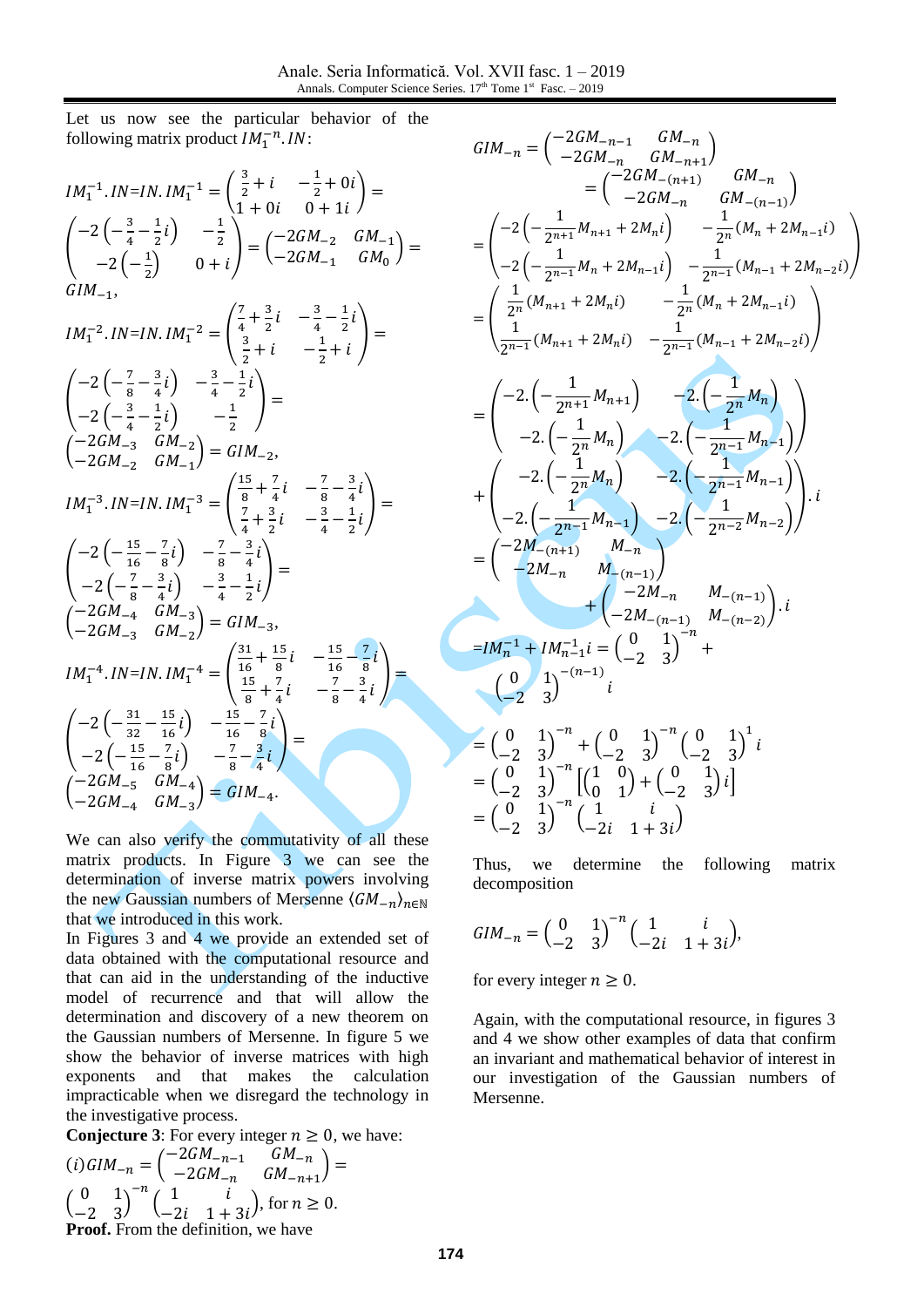

**Figure 3. With the help of the CAS Maple we can determine high potencies of matrices related to the Gaussian Mersenne sequence (Prepared by the authors)**



**Figure 4. With the help of the CAS Maple we can determine high potencies of matrices related to the Gaussian Mersenne sequence (Prepared by the authors)**

# **4. SOME IMPLICATIONS FOR THE TEACHERS IN BRAZIL**

In the past sections, we have presented and detailed several matrix properties that can be explored in detail with the help of CAS Maple. Of particular form, we verified the possibility of discovering properties that can be enunciated, from the point of view of Mathematics, as true theorems. We observed that the activity of producing conjectures in the investigative process is essential.

From a historical and epistemological point of view, Mathematics teachers need to understand that Mersenne's Gaussian numbers, from the introduction of an imaginary unit, constitute a natural generalization of the original numbers of the Mersenne sequence. Thus, the notion of Gaussian numbers of Mersenne can acquire a practical operational and mathematical sense, inasmuch as in addition to being exposed to the proposition of a new mathematical definition, mathematics teachers in Brazil can operate and perform arithmetic and algebraic manipulations with the resource computational.

The mathematics teachers should understand that the combinatorial properties that can be determined with CAS Maple, a broad set of particular cases for the behavior of the matrix that we indicate by  $IM_n =$  $\begin{pmatrix} 0 & 1 \\ 2 & 2 \end{pmatrix}$  $\begin{pmatrix} 0 & 1 \\ -2 & 3 \end{pmatrix}$  $\boldsymbol{n}$ and  $IM_{-n} = \begin{pmatrix} 0 & 1 \\ -2 & 3 \end{pmatrix}$  $\begin{pmatrix} 0 & 1 \\ -2 & 3 \end{pmatrix}$  $-n$ , where  $n \geq 0$ , allow the verification of the behavior of numbers of the Mersenne sequence for extremely large indices. Similarly, mathematics teachers should understand that the combinatorial properties that can be determined with CAS Maple, a broad set of particular cases for the behavior of the matrix that we indicate by  $\boldsymbol{n}$ 

$$
\begin{pmatrix} 1 & i \\ -2i & 1+3i \end{pmatrix} \begin{pmatrix} 0 & 1 \\ -2 & 3 \end{pmatrix}^n
$$
 and  
\n $\begin{pmatrix} 1 & i \\ 1 & 0 \end{pmatrix} \begin{pmatrix} 0 & 1 \end{pmatrix}^{-n}$ 

(  $\begin{pmatrix} 1 & i \\ -2i & 1+3i \end{pmatrix} \begin{pmatrix} 0 & 1 \\ -2 & 3 \end{pmatrix}$  $\begin{pmatrix} 0 & 1 \\ -2 & 3 \end{pmatrix}$ , where  $n \geq 0$ , allow the verification of the behavior of numbers of the Gaussian Mersenne sequence for extremely large indices.

We observed the importance of an understanding by the Mathematics teacher regarding the evolutionary process of second-order recurrent sequences and that, in Brazil, almost predominantly; teachers maintain contact only with the Fibonacci sequence. On the other hand, from the study of the Mersenne sequence and to a certain extent the representation in the complex plane corresponding to the Gaussian sequence of Mersenne, teachers acquire a differentiated mathematical culture ([Kle12]; [Sti89]).

We find many books of History of Mathematics that usually emphasize a ludic, biographical and episodic aspect about the Fibonacci sequence, for example. When they recall, for example, anecdotal and picturesque aspects, such as the history of reproduction of immortal rabbit pairs, as recalled in the work ([AA18]) and ([Gul97]). We can understand his point of view from the figure below. On the other hand, we seek to develop in Brazil investigations in the field of History of Mathematics with a strong interface with technology, providing teachers of Mathematics in initial formation a point of view and understanding of both the past, the moment of genesis of mathematical scientific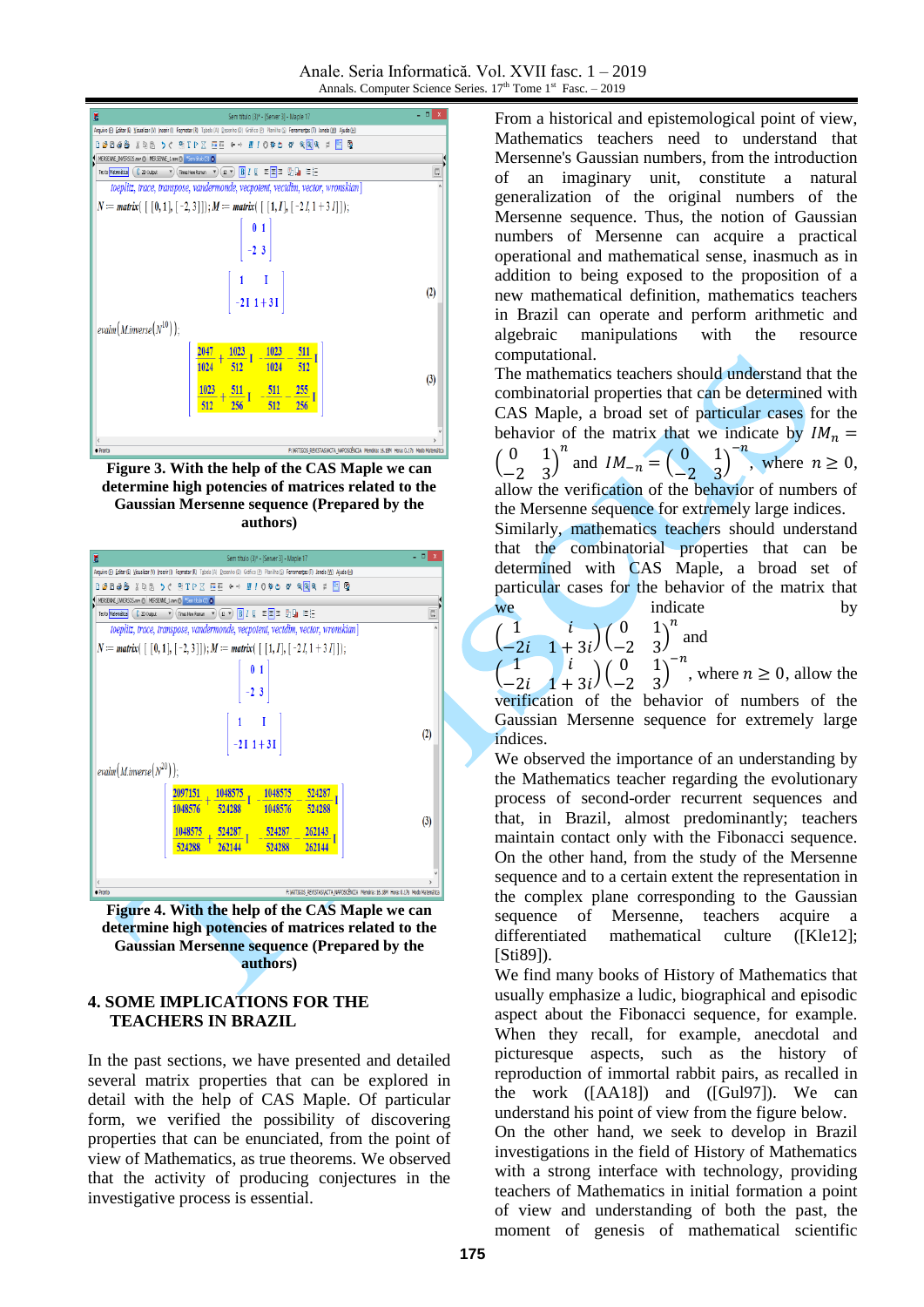concepts, and as, the current evolutionary stage of mathematical models and their increasing progress ([Alv18]).



**Figure 5. Gullberg ([Gul97], p.286) describes the sequence of immortal rabbits**

### **5. CONCLUSIONS AND FUTURE RESEARCH**

In this work, we discuss and detailed some properties derived from the second - order recursive sequence, which characterizes the Mersenne sequence defined by the recurrence relation  $M_{n+2}$  =  $3M_{n+1} - 2M_n$ . It is worth noting that although the publication of results and more specialized properties only in scientific journals, the dissemination and knowledge of historical and epistemological value regarding an evolutionary character of the Mersenne´s model is very important because we can understand that Mathematics is made up of non-static scientific knowledge.

In the present work we introduce two new mathematical notions in the literature. The first involves the matrix representations that determine the numbers of the Mersenne sequence, for both positive integer and negative integer indices.

In addition, in an unprecedented way, we describe the elements of the sequence of Gaussian of Mersenne not yet formulated in the scientific literature and that, with the computational resource; we can identify several other interesting algebraic combinatorial mathematical properties.

In the table below we can see (on the left side) the formulation of several properties and the description of theorems that have been discovered from the use of CAS Maple, by verifying and testing a large set of data and invariant mathematical elements.

**Table 1. Summarized information determined and related to the discovery of new theorems related to the notion of Mersenne number and Gaussian number of** 

| <b>Mersenne</b>                                                                                                                                                                                                |                                                                                                                                                                                        |
|----------------------------------------------------------------------------------------------------------------------------------------------------------------------------------------------------------------|----------------------------------------------------------------------------------------------------------------------------------------------------------------------------------------|
| <b>Description of</b><br>discovered properties<br>and theorems with the<br>Maple's help                                                                                                                        | <b>Mathematical</b><br>meaning                                                                                                                                                         |
| $IM_n =$<br>$\begin{pmatrix} -2M_{n-1} & M_n \\ -2M_n & M_{n+1} \end{pmatrix} =$<br>$\begin{pmatrix} 0 & 1 \\ -2 & 3 \end{pmatrix}^n, n \ge 0.$                                                                | It allows to determine<br>the matrix constituted<br>of the Mersenne<br>numbers $M_n$ from the<br>powers of the<br>generating matrix<br>$\begin{pmatrix} 0 & 1 \\ -2 & 3 \end{pmatrix}$ |
| $\begin{array}{c} IM_{-n} = \\ \begin{pmatrix} -2M_{-n-1} & M_{-n} \\ -2M_{-n} & M_{-n+1} \end{pmatrix} \\ \begin{pmatrix} 0 & 1 \\ -2 & 3 \end{pmatrix}^{-n}, n \ge 0. \end{array}$                           | It allows determining<br>the matrix constituted<br>of the Mersenne<br>numbers from the<br>powers of the<br>generating matrix                                                           |
|                                                                                                                                                                                                                | $\begin{pmatrix} 0 & 1 \\ -2 & 3 \end{pmatrix}$ , with the<br>determination of<br>negative sequence<br>index elements $M_{-n}$ .                                                       |
| $IM_{n+m} = IM_n$ . $IM_m =$<br>$IM_m$ . $IM_n$ and<br>$IM_{-(n+m)} =$<br>$IM_{-n}$ . $IM_{-m}$ =<br>$IM_{-m}$ . $IM_{-n}$ , for every<br>integer $n \geq 0$ .                                                 | $\frac{1}{\text{Description}}$ of<br>commutative<br>properties with<br>both positive and<br>negative integer<br>indices<br>$IM_{-n}$ , $IM_{-m}$ .                                     |
| $GIM_n =$<br>$\begin{pmatrix} -2GM_{n-1} & GM_n \\ -2GM_n & GM_{n+1} \end{pmatrix} =$<br>п<br>$\begin{pmatrix} 1 & i \\ -2i & 1+3i \end{pmatrix} \begin{pmatrix} 0 & 1 \\ -2 & 3 \end{pmatrix}$<br>$n \geq 0.$ | Description<br>of<br>matrices generating<br>Gaussian numbers of<br>Mersenne, with<br>positive integer<br>indices.                                                                      |
| $GIM_{-n}$<br>$GM_{-n}$<br>$-2GM_{-n-1}$<br>$-2GM_{-n}$<br>$GM_{-n}$<br>$1 + 3i$<br>$n \geq 0.$                                                                                                                | Description<br>of<br>matrices<br>generating<br>Gaussian numbers of<br>Mersenne,<br>with<br>negative<br>integer<br>indices.                                                             |

Finally, we present in the present paper some elements that provide the mathematics teacher in Brazil not only the understanding of a process of generalization of the Mersenne sequence, as well as an important role of technology use as a significant interface to the History of Mathematics ([Sti89]) that cannot be to restrict to a simple set of episodic stories transmitted to the teacher of Mathematics in initial formation in the academic context and that do not become something actually embedded in his classroom practice and teaching of Mathematics.